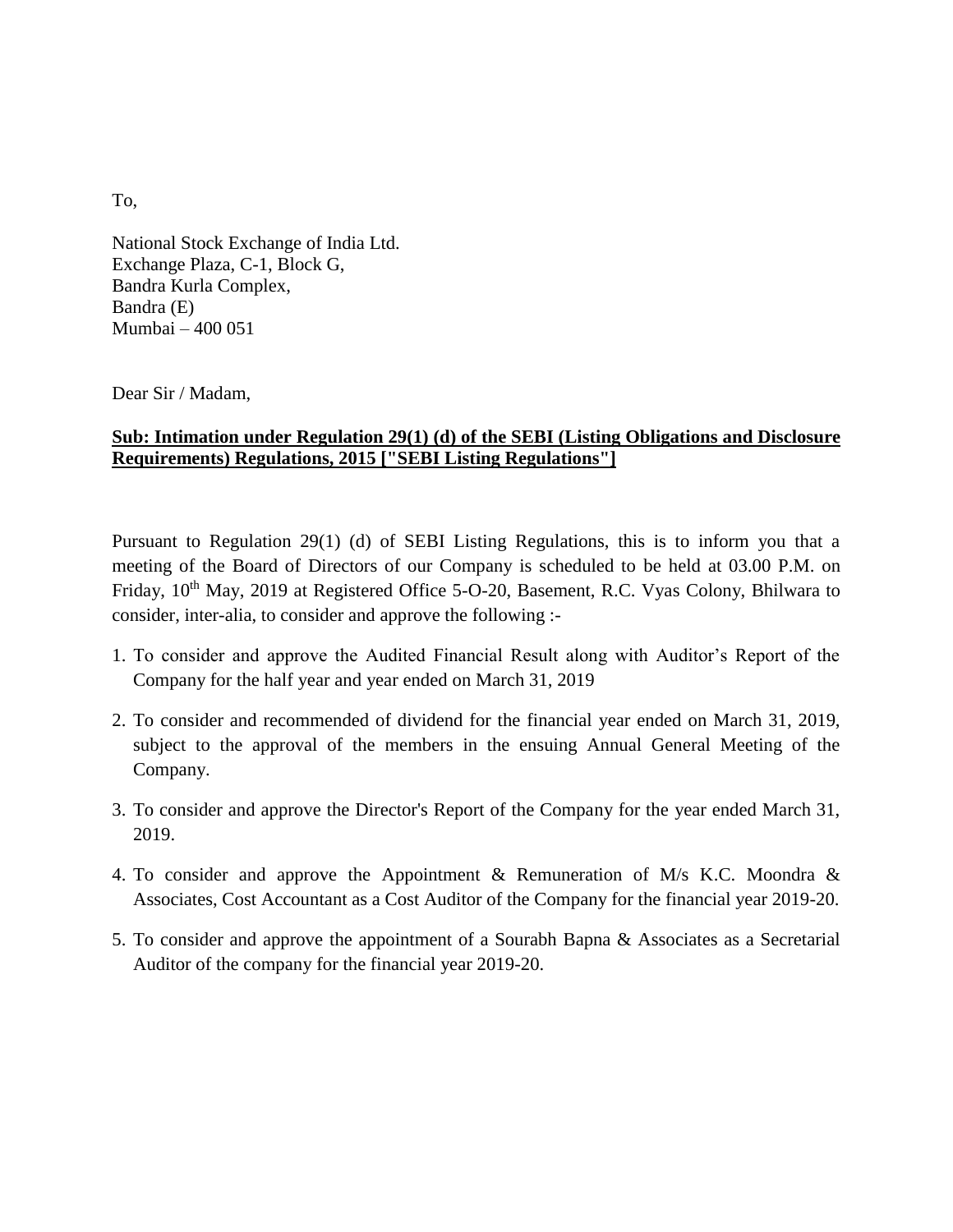- 6. To consider and approve the appointment of Sourabh Bapna & Associates as an Internal Auditor of the company for the financial year 2019-20.
- 7. Any other matters with the consent of the Chairman.

Pursuant to the SEBI (Prohibition of Insider Trading) Regulations, 2015, as amended & Company's Code of Conduct for Prevention of Insider Trading, the "Trading Window" for dealing in the equity shares of the Company is already closed, for all Designated persons of the Company from 04<sup>th</sup> April, 2019 till the expiry of 48 hours after the date of declaration of the financial results for the half year and year ending  $31<sup>st</sup>$  March, 2019

Kindly take note of the above.

Thanking you,

Yours faithfully, For Krishana Phoschem Ltd.

Sd/-

(Priyanka Bansal) Company Secretary

Date: 01.05.2019 Place: Bhilwara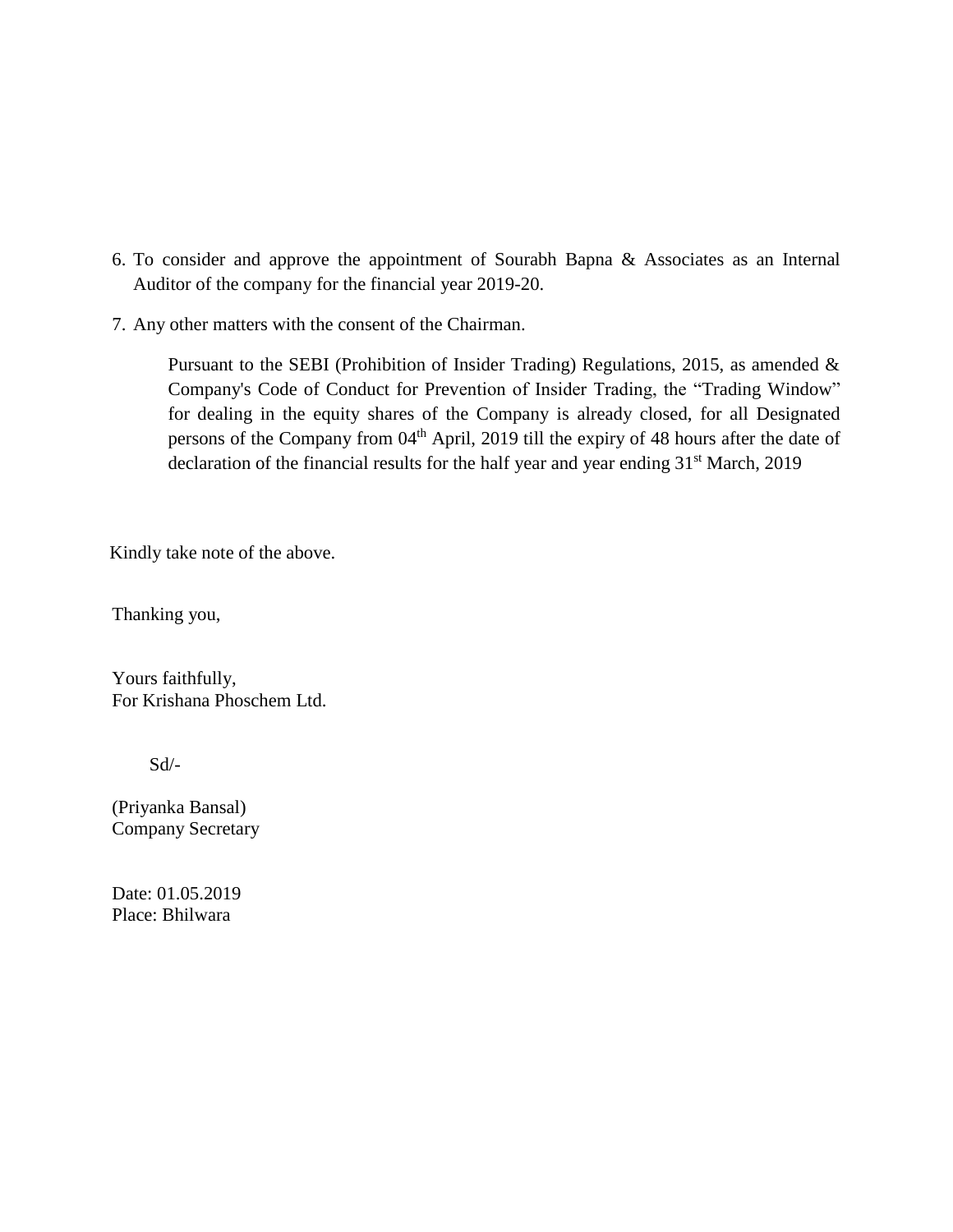

www.krishnaphoschem.com



**KRISHANA PHOSCHEM LTD.** 

(An ISO 9001:2015 Certified Company)

To,

National Stock Exchange of India Ltd. Exchange Plaza, C-1, Block G, Bandra Kurla Complex, Bandra (E) Mumbai — 400 051

Dear Sir/ Madam,

## Sub: Intimation under Regulation 29(1) (d) of the SEBI (Listing Obligations and Disclosure Requirements) Regulations. <sup>2015</sup> I"SEBI Listing Regulations"l

Pursuant to Regulation 29(1) (d) of SEBI Listing Regulations, this is to inform you that a meeting of the Board of Directors of our Company is scheduled to be held at 03.00 PM. on Friday, 10<sup>th</sup> May, 2019 at Registered Office 5-O-20, Basement, R.C. Vyas Colony, Bhilwara to consider, inter-alia, to consider and approve the following :-

- 1. To consider and approve the Audited Financial Result along with Auditor's Report of the Company for the half year and year ended on March 31, 2019
- 2. To consider and recommended of dividend for the financial year ended on March 31, 2019, subject to the approval of the members in the ensuing Annual General Meeting of the Company.
- 3. To consider and approve the Director's Report of the Company for the year ended March 31, 2019.
- 4. To consider and approve the Appointment & Remuneration of M/s K.C. Moondra & Associates, Cost Accountant as a Cost Auditor of the Company for the financial year 2019-20.
- 5. To consider and approve the appointment of <sup>a</sup> Sourabh Bapna & Associates as <sup>a</sup> Secretarial Auditor of the company for the financial year 2019-20.

 $\overline{z}$ 

Reglstered off. : 5-0-20, Basement, R.C. Vyas Colony, Bhilwara (Raj.) INDIA Ph : 01462-237104, <sup>239091</sup> Fax +91-1482-239638 Works : 115-120,AKVN lndustriaIArea, Meghnagar—457779. Distt. Jhabua (M.P.) Ph. 07390-284989